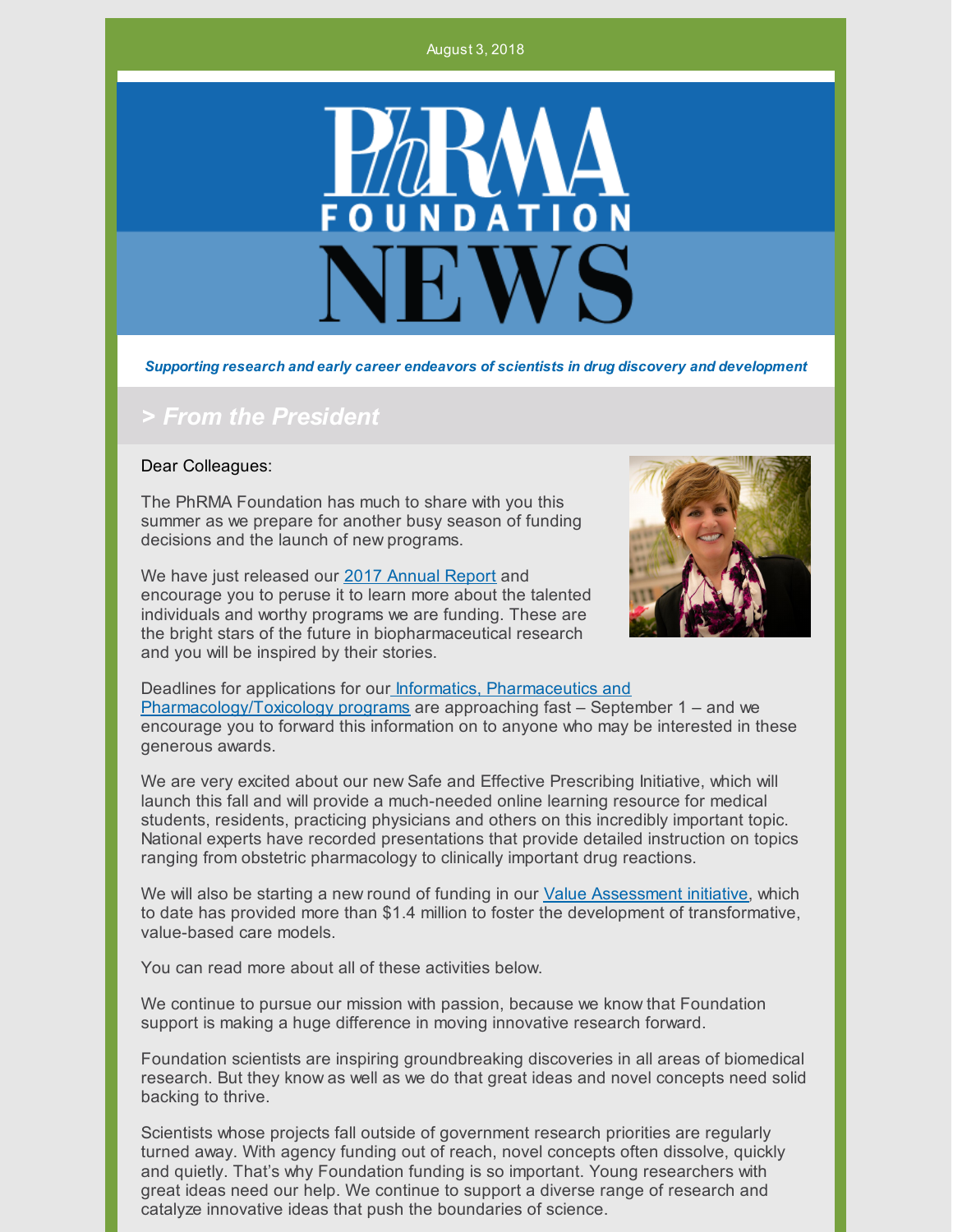Please help us continue that work by forwarding this newsletter on to a colleague who might benefit from Foundation support.

We'll be back in the fall with much more great news. In the meantime, enjoy the rest of summer.

Sincerely, **Eileen Cannon** President PhRMA Foundation

# *> Foundation Releases 2017 Annual Report*

The PhRMA Foundation has released its 2017 Annual [Report,](http://www.phrmafoundation.org/wp-content/uploads/2018/06/PhRMA_Foundation_2017_Annual_Report.pdf) highlighting the work of its grant awardees and progress on other initiatives and projects. The Foundation awarded more than \$3 million last year in funding to support the research projects of earlycareer scientists and to advance important health care initiatives, including improving value in health care.

The Foundation provided more than 40 awards, grants and fellowships, supporting work in pharmacology and toxicology, clinical pharmacology, health outcomes, informatics, pharmaceutics, translational medicine and therapeutics, and value assessment.



"The PhRMA Foundation's funding programs have for more than

50 years supported the best and the brightest scientists advancing innovations that improve the lives of patients and families, said PhRMA Foundation Chairman **Alfred W. Sandrock, MD, PhD**. "Our latest awardees and grant recipients continue this story of achievement and we are confident their work will make an enormous difference in improving health care in the United States and the world."

The report lists the names of all its 2017 grant recipients, along with information about their research programs. Also included are details about progress in the Foundation's multi-faceted Value Assessment Initiative, and profiles of its two latest Awards in Excellence recipients -- **J. Craig Venter, PhD** and **Craig W. Hendrix, MD**.

### *> Award Applications are Due September 1!*

The application deadline for the Foundation's awards in Informatics, Pharmaceutics, and Pharmacology/Toxicologyis **September 1, 2018.** These fellowship awards provide generous multiyear funding for promising researchers. To apply, please visit our **[awards](http://www.phrmafoundation.org/awards/)** page at the Foundation's website.

## *> New Safe and Effective Prescribing Online Course to Launch this Fall*

The Association of American Medical Colleges has reported that there is a lack of sufficient training in safe and effective prescribing in the U.S. medical school curriculum.



Foundation will launch **free online course modules in safe and effective prescribing** this fall – targeted to meet the needs of medical students, physicians, nurse practitioners and pharmacists nationwide.

The multi-media modules will include video presentations by nationallyrecognized experts in various pharmacological disciplines, case studies, examinations and other supplemental resources.

The objective of these recordings is to better prepare current and future prescribers to consider their patients' best interests, maximize efficacy, and minimize toxicity, addressing topics such as pediatric and geriatric prescribing, special populations, and adverse reactions.

Staytuned for more details from the Foundation in coming weeks.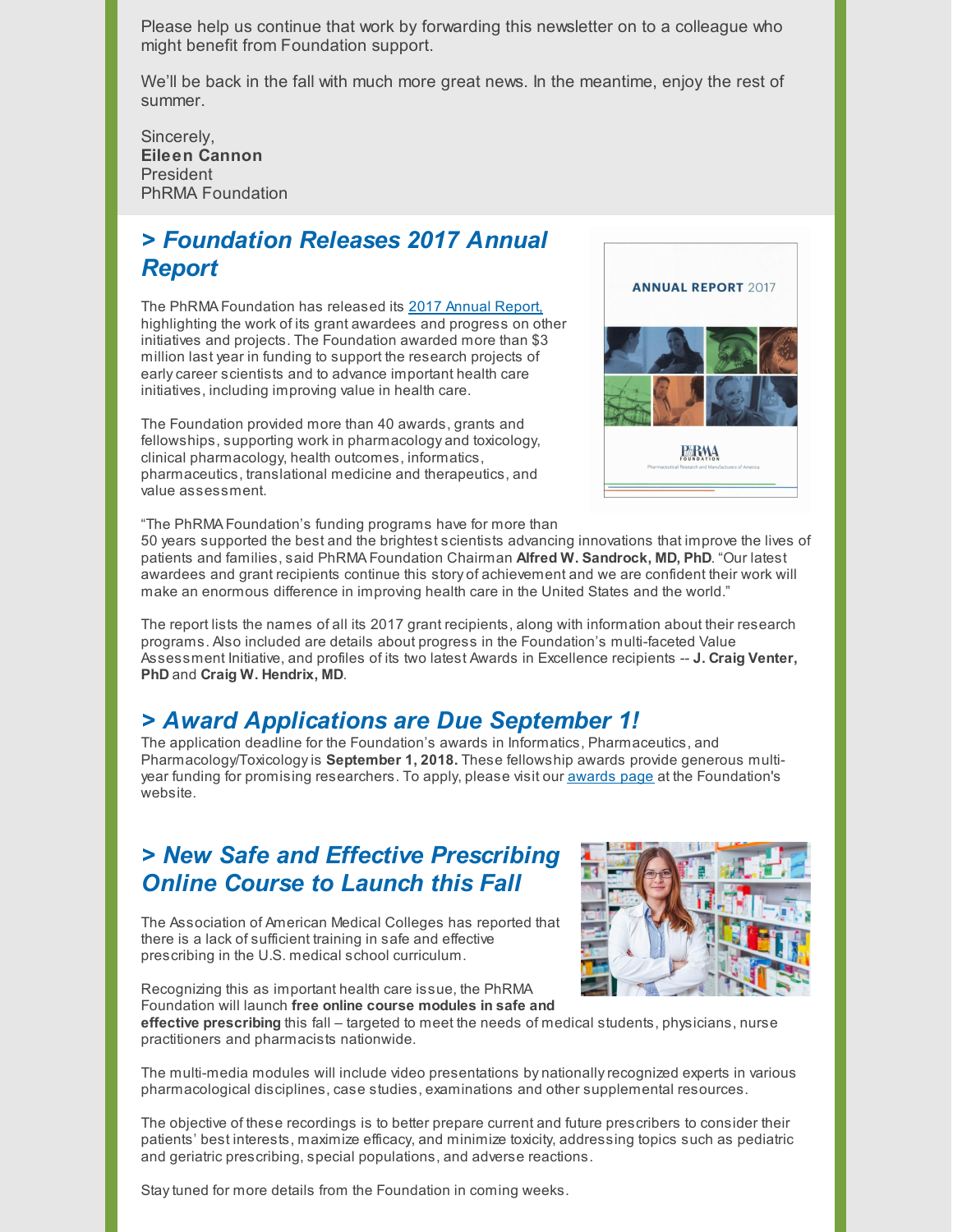

#### **Learn More About Our Value Assessment Initiative**

Concern over rising health care costs has increased interest in promoting high-qualitycare, while avoiding low value or inefficient care. As the U.S. health care system encourages value-driven decision-making, it is important that information on value of health care interventions be robust, transparent and address the needs of all health care stakeholders, including patients, payers and providers.

In response, the PhRMA Foundation launched its Value Assessment Initiative, which is funding the development of transformative, multi-stakeholder-driven solutions to address challenges in assessing the value of medicines and health care services to improve patient outcomes and reduce inefficiency.

The initiative offers three separate award programs: Center of Excellence Awards, Research Awards and Challenge Awards.

In 2017 the initiative launched the opening of two new Value Assessment Centers of Excellence – one to be administered bythe **University of Maryland at Baltimore** and the other by **Altarum**, a nonprofit health systems research and consulting firm in partnership with VBID Health. Each center received \$500,000 in funding beginning in 2018 for three years.

We also funded the work of other leading researchers who are breaking new ground in the emerging field of value assessment. To date, we have provided more than \$1.4 million in support of value assessment efforts.

Visit our Value [Assessment](http://www.phrmafoundation.org/2018-awards/value-assessment-initiative/) page at the Foundation's website to learn more.



#### **Hunter Shain: Breaking New Ground on Gene Patterns in Malignant Skin Cancer**

PhRMA Foundation grant awardees continue to make headlines in genomic research. One example is **Hunter Shain, PhD**, a cancer geneticist at the University of California San Francisco who is part of a team at the University of California San Francisco that has published groundbreaking research on gene patterns in malignant skin cancer.

Dr. Shain, who received a 2017 Research Starter Grant in

Translational Medicine & Therapeutics from the Foundation, helped



identifythe sequence of genetic changes that transform benign moles into malignant skin cancer. The team has used gene editing to recreate the steps of melanoma evolution one by one in normal human skin cells in the lab.

You can read more about Dr. Shain's work – including links to his recently published research – by visiting his profile at our [website](http://www.phrmafoundation.org/hunter-shain-discovering-new-clues-in-malignant-skin-cancer/).

### *> Help Sustain our Impact by Donating to the Foundation*

Thousands of young scientists have benefited from the support of the PhRMA Foundation since our inception more than 50 years ago – and their work has demonstrablyimproved the landscape of medical discovery, helping save lives and give patients hope. Our investment in this talent is made possible by generous donations, and you can be a part of it…A donation to the Foundation is 100% tax deductible – and it is a wonderful wayto give back.